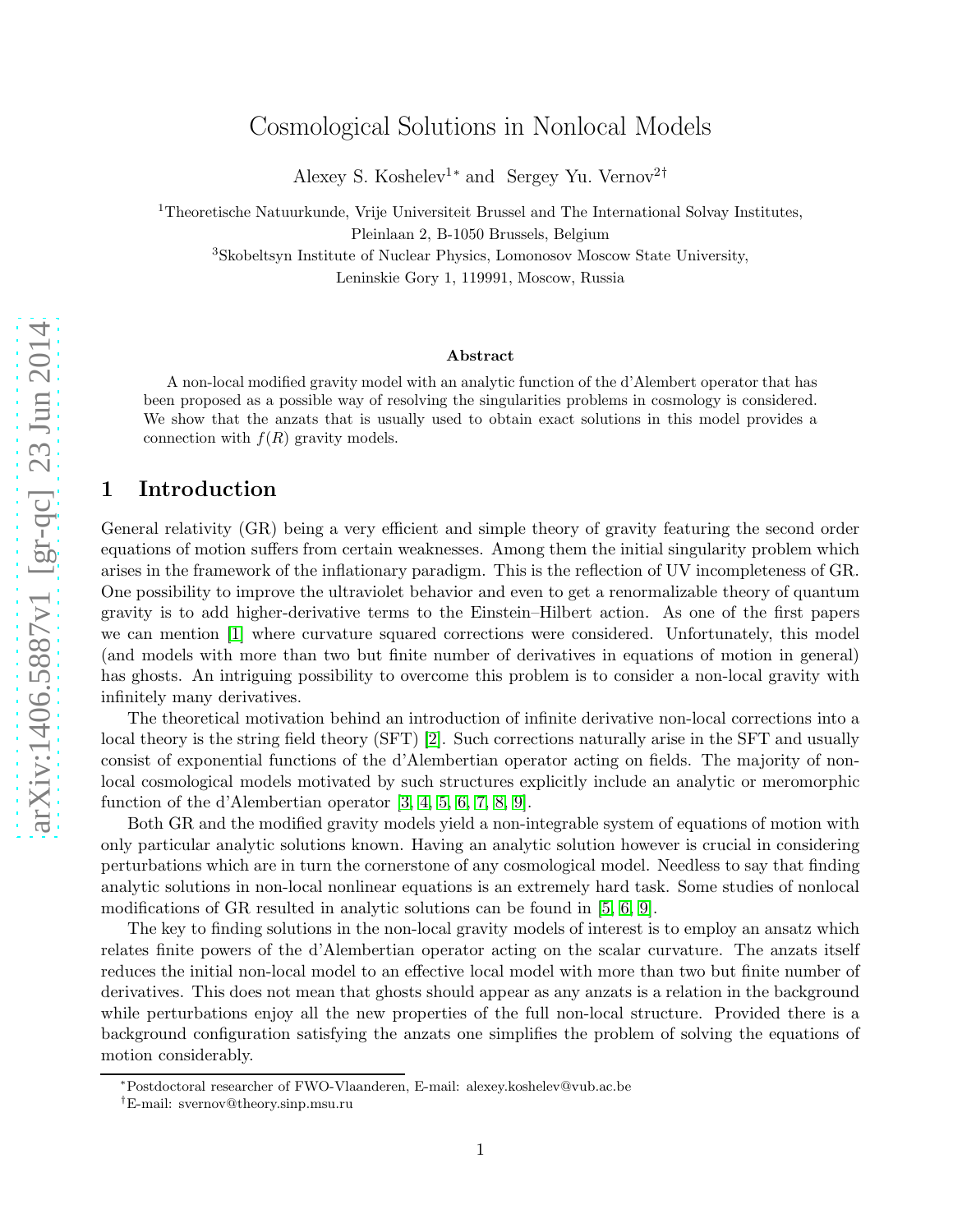# 2 Action and Equations of Motion for String-inspired Non-local Gravity

The nonlocally modified gravity proposed in [\[5\]](#page-4-0) is described by the following action:

<span id="page-1-0"></span>
$$
S = \int d^4x \sqrt{-g} \left[ \frac{M_P^2}{2} R + \frac{1}{2} R \mathcal{F} \left( \frac{\Box}{M_*^2} \right) R - \Lambda + \mathcal{L}_M \right],\tag{1}
$$

where  $M_P$  is the Planck mass,  $\Lambda$  is the cosmological constant,  $M_*$  is the mass scale at which the higher derivative terms in the action become important,  $\mathcal{L}_{M}$  is the matter Lagrangian. We use the convention where the metric g has the signature  $(-, +, +, +)$ .  $M_*$  is the mass scale at which the higher derivative terms in the action become important. An analytic function  $\mathcal{F}(\Box/M_*)^2 = \sum_{n=1}^\infty$  $n\geqslant 0$  $f_n\Box^n$  is an ingredient inspired by the SFT. The operator  $\Box$  is the covariant d'Alembertian. In the case of an infinite series

we have a non-local action.

Introducing dimensionless coordinates  $\bar{x}_{\mu} = M_{*}x_{\mu}$  and  $\bar{M}_{P} = M_{P}/M_{*}$  we get  $\mathcal{F}(\Box/M_{*}^{2}) = \mathcal{F}(\bar{\Box}),$ where  $\square$  is the d'Alembertian in terms of dimensionless coordinates. We shall use dimensionless coordinates only (omitting the bars).

A straightforward variation of action [\(1\)](#page-1-0) yields the following system:

<span id="page-1-2"></span>
$$
\frac{1}{2}[M_P^2 + 2\mathcal{F}(\square)R](2R_\nu^\mu - \delta_\nu^\mu R) = \frac{1}{2}\sum_{n=1}^\infty f_n \sum_{l=0}^{n-1} \left[g^{\mu\rho}\partial_\rho\square^l R\partial_\nu\square^{n-l-1}R ++g^{\mu\rho}\partial_\nu\square^l R\partial_\rho\square^{n-l-1}R - \delta_\nu^\mu\left(g^{\rho\sigma}\partial_\rho\square^l R\partial_\sigma\square^{n-l-1}R + \square^l R\square^{n-l}R\right)\right] ++2(g^{\mu\rho}\nabla_\rho\partial_\nu - \delta_\nu^\mu\square)\mathcal{F}(\square)R - \frac{1}{2}R\mathcal{F}(\square)R\delta_\nu^\mu - \Lambda\delta_\nu^\mu + T_\nu^\mu,
$$
\n(2)

where  $\nabla_{\mu}$  is the covariant derivative,  $T^{\mu}_{\nu}$  is the energy–momentum tensor of matter. The trace equation is useful to get exact solutions:

$$
M_P^2 R - \sum_{n=1}^{\infty} f_n \sum_{l=0}^{n-1} \left( \partial_{\mu} \Box^l R \partial^{\mu} \Box^{n-l-1} R + 2 \Box^l R \Box^{n-l} R \right) - 6 \Box \mathcal{F} (\Box) R = 4\Lambda - T_{\mu}^{\mu}.
$$
 (3)

### 3 The Ansatz for Finding Exact Solutions

It has been shown in [\[5,](#page-4-0) [6,](#page-4-1) [8,](#page-4-3) [9\]](#page-4-4) that the following ansatz

<span id="page-1-1"></span>
$$
\Box R = r_1 R + r_2,\tag{4}
$$

with constants  $r_1 \neq 0$  and  $r_2$ , is useful in finding exact solutions.

If the scalar curvature R satisfies [\(4\)](#page-1-1), then equations [\(2\)](#page-1-2) are

$$
\frac{1}{2}\left[M_P^2 + 2\left(\mathcal{F}(r_1)R + \frac{r_2}{r_1}(\mathcal{F}(r_1) - f_0)\right)\right](2R_V^\mu - \delta_V^\mu R) = T_V^\mu +
$$
\n
$$
+ \mathcal{F}'(r_1)\left[\partial^\mu R\partial_\nu R - \frac{\delta_V^\mu}{2}\left(g^{\sigma\rho}\partial_\sigma R\partial_\rho R + r_1\left(R + \frac{r_2}{r_1}\right)^2\right)\right] - \Lambda \delta_V^\mu +
$$
\n
$$
+ 2\mathcal{F}(r_1)\left[\nabla^\mu\partial_\nu R - \delta_\nu^\mu(r_1R + r_2)\right] - \frac{\delta_V^\mu}{2}\left[\mathcal{F}(r_1)R^2 - \frac{r_2^2}{r_1^2}(\mathcal{F}(r_1) - f_0)\right],
$$
\n(5)

<span id="page-1-3"></span>where  $\mathcal{F}'$  is the first derivative of  $\mathcal F$  with respect to the argument.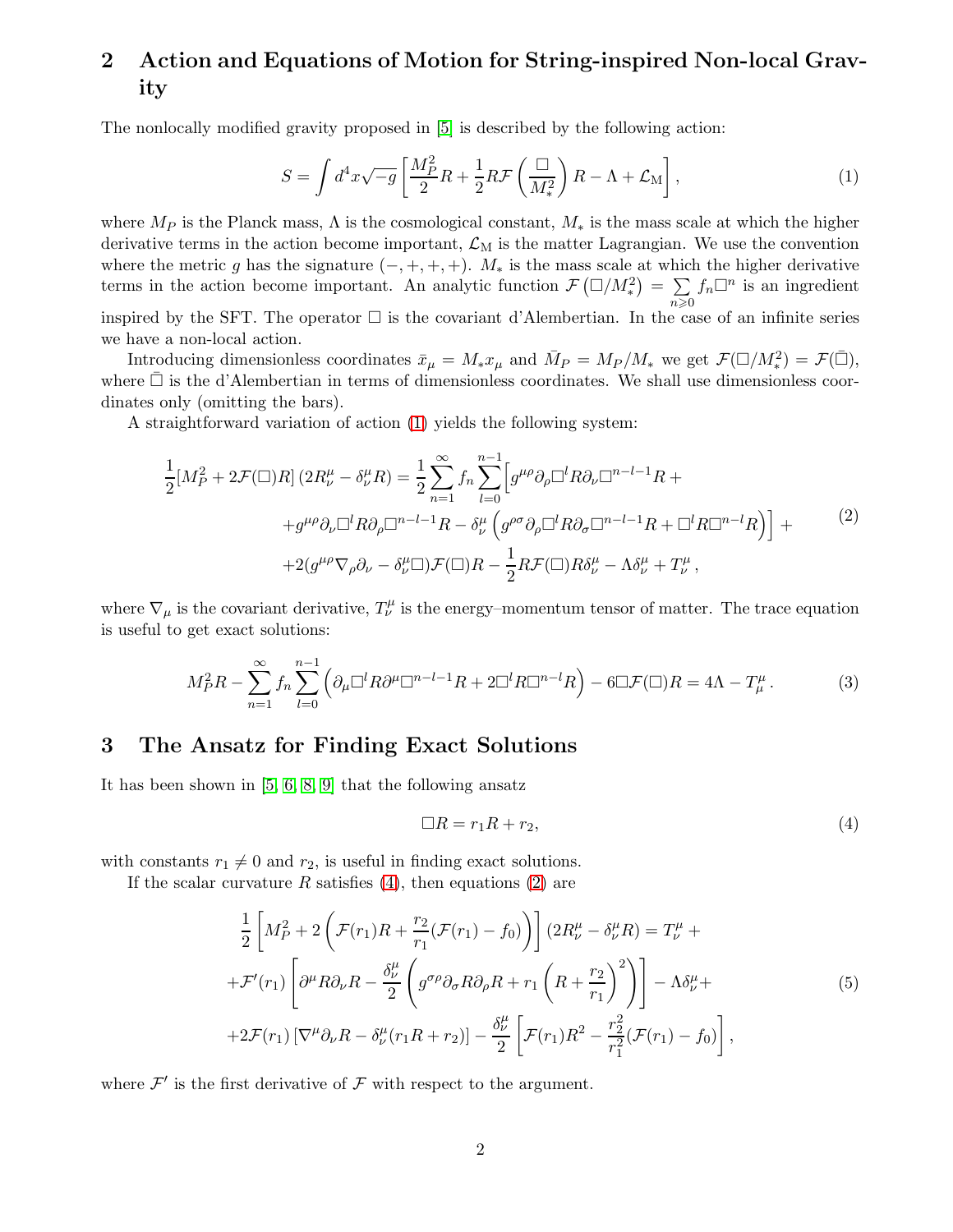We proceed to consider a traceless radiation along with a cosmological constant. Under condition [\(4\)](#page-1-1) the trace equation with  $T^{\mu}_{\mu} = 0$  becomes especially simple:

<span id="page-2-0"></span>
$$
AR + \mathcal{F}'(r_1) \left(2r_1R^2 + \partial_\mu R\partial^\mu R\right) + B = 0, \qquad (6)
$$

where constants  $A$  and  $B$  are defined as follows:

$$
A = 4\mathcal{F}'(r_1)r_2 - M_P^2 - 2\frac{r_2}{r_1}(\mathcal{F}(r_1) - f_0) + 6\mathcal{F}(r_1)r_1, \quad B = 4\Lambda + \frac{r_2}{r_1}M_P^2 + \frac{r_2}{r_1}A.
$$

The simplest way to get a solution to equation [\(6\)](#page-2-0) is to impose  $\mathcal{F}'(r_1) = 0$  and to put  $A = B = 0$ . These relations fix values of  $r_1$ ,  $r_2$  and the cosmological constant:

<span id="page-2-4"></span>
$$
r_2 = -\frac{r_1[M_P^2 - 6\mathcal{F}(r_1)r_1]}{2[\mathcal{F}(r_1) - f_0]}, \qquad \Lambda = -\frac{r_2M_P^2}{4r_1} = M_P^2 \frac{[M_P^2 - 6\mathcal{F}(r_1)r_1]}{8[\mathcal{F}(r_1) - f_0]}.
$$
(7)

Under conditions  $A = B = \mathcal{F}'(r_1) = 0$  the complete set of equations [\(5\)](#page-1-3) simplifies to

$$
2\mathcal{F}(r_1)(R+3r_1)G^{\mu}_{\nu} = T^{\mu}_{\nu} + 2\mathcal{F}(r_1) \left[ g^{\mu\rho}\nabla_{\rho}\partial_{\nu}R - \frac{1}{4}\delta^{\mu}_{\nu}\left(R^2 + 4r_1R + r_2\right) \right] \ . \tag{8}
$$

<span id="page-2-3"></span>In general one is required to include radiative sources to get exact solutions of all equations [\[6\]](#page-4-1). Let us emphasize that equations are general and we do not take into account the properties of the metric.

### 4 Relation between the anzats and  $R^2$  modified gravity

It is well-known [\[10\]](#page-4-5) that the  $f(R)$  gravity model, described by the action:

<span id="page-2-5"></span>
$$
S_f = \int d^4x \sqrt{-g} \left( \frac{M_P^2}{2} f(R) + \mathcal{L}_M \right),\tag{9}
$$

has the following equations:

<span id="page-2-1"></span>
$$
M_P^2 \left( f^{(1)}(R) R_\nu^\mu - \frac{1}{2} f(R) \delta_\nu^\mu - (g^{\mu \rho} \nabla_\rho \partial_\nu - \delta_\nu^\mu \Box) f^{(1)}(R) \right) = T_\nu^\mu, \tag{10}
$$

where  $f^{(1)}(R)$  is the first derivative of  $f(R)$  with respect to R.

From  $(10)$  for a traceless matter, we get the following trace equation:

<span id="page-2-2"></span>
$$
f^{(1)}(R)R - 2f(R) + 3\Box f^{(1)}(R) = 0.
$$
\n(11)

One can see that at

<span id="page-2-6"></span>
$$
f(R) = \frac{\mathcal{F}(r_1)}{M_P^2} \left[ R^2 + 6r_1R + 3r_2 \right],
$$
\n(12)

equation  $(11)$  is coincide with the ansatz  $(4)$ . Moreover, equations  $(8)$  are equivalent to  $(10)$ . Note that condition [\(7\)](#page-2-4) gives the following connection:

$$
M_P^2 = \frac{2}{r_1} \left[ 3\mathcal{F}(r_1)r_1^2 - (\mathcal{F}(r_1) - f_0)r_2 \right].
$$

We proved that any solution of the modified gravity model [\(9\)](#page-2-5) with  $f(R)$  given by [\(12\)](#page-2-6) and traceless matter is a solution of the initial system of equations [\(2\)](#page-1-2) on condition that  $A = B = \mathcal{F}'(r_1) = 0$  and the anzats [\(4\)](#page-1-1) is satisfied.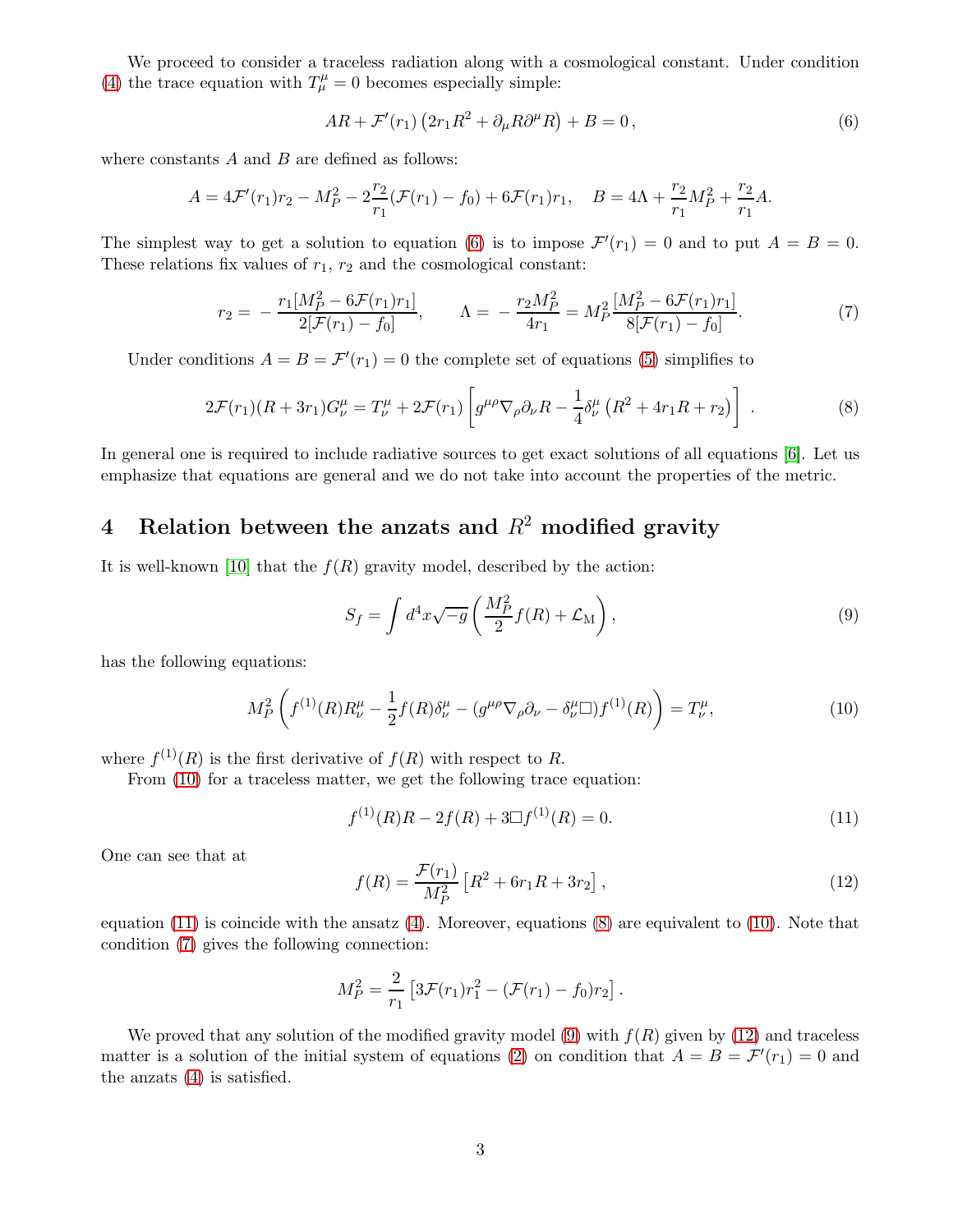### 5 Conclusion

We have shown that any solution of the  $R^2$  modified gravity model [\(9\)](#page-2-5) either without matter, or with the radiation is a solution of the corresponding SFT inspired non-local gravity models [\(1\)](#page-1-0). We do not assume some special form of the metric to prove this result. Note that the initial nonlocal model is not totally equivalent to an  $R^2$  model. Full consideration of the model includes both the background solution, and perturbations, which may not satisfy the ansatz [\(4\)](#page-1-1) in general. The analysis of the cosmological perturbations in the considered non-local models is given in [\[8\]](#page-4-3). Note that, the  $R^2$  modified gravity is very well studied [\[10\]](#page-4-5) and looks as a realistic modification of gravity. In particular, the modern cosmological and astrophysical data [\[11\]](#page-4-6) confirm the predictions of the Starobinsky inflationary model [\[12\]](#page-4-7).

Acknowledgements. This work is supported in part by the RFBR grant 14-01-00707. A.K. is supported in part by FWO-Vlaanderen through project G020714N, by the Belgian Federal Science Policy Office through the Interuniversity Attraction Pole P7/37, and by the Vrije Universiteit Brussel through the Strategic Research Program "High-Energy Physics".

### <span id="page-3-0"></span>References

- <span id="page-3-1"></span>[1] Stelle K.S., Renormalization of Higher Derivative Quantum Gravity, Phys. Rev. D 16 (1977) 953
- [2] Aref'eva I.Ya., Belov D.M., Giryavets A.A., Koshelev A.S., Medvedev P.B., Noncommutative Field Theories and (Super)String Field Theories, [hep-th/0111208](http://arxiv.org/abs/hep-th/0111208)
- <span id="page-3-2"></span>[3] Jhingan S., Nojiri S., Odintsov S.D., Sami M., Thongkool I., Zerbini S., Phantom and nonphantom dark energy: The cosmological relevance of non-locally corrected gravity, Phys. Lett. B 663 (2008) 424, [arXiv:0803.2613;](http://arxiv.org/abs/0803.2613)

Koivisto T.S., Dynamics of Nonlocal Cosmology, Phys. Rev. D 77 (2008) 123513, [arXiv:0803.3399;](http://arxiv.org/abs/0803.3399) Capozziello S., Elizalde E., Nojiri S., Odintsov S.D., Accelerating cosmologies from non-local higher*derivative gravity*, Phys. Lett. B  $671$  (2009) 193, [arXiv:0809.1535;](http://arxiv.org/abs/0809.1535)

Modesto L., Super-renormalizable Quantum Gravity, Phys. Rev. D 86 (2012) 044005, [arXiv:1107.2403](http://arxiv.org/abs/1107.2403)

Elizalde E., Pozdeeva E.O., Vernov S.Yu., Reconstruction Procedure in Nonlocal Cosmological Models, Class. Quantum Grav. 30 (2013) 035002, [arXiv:1209.5957;](http://arxiv.org/abs/1209.5957)

Koshelev A.S., Stable analytic bounce in non-local Einstein-Gauss-Bonnet cosmology, Class. Quantum Grav. 30 (2013) 155001, [arXiv:1302.2140;](http://arxiv.org/abs/1302.2140)

Elizalde E., Pozdeeva E.O., Vernov S.Yu., Zhang Y-l., Cosmological Solutions of a Nonlocal Model with a Perfect Fluid, J. Cosmol. Astropart. Phys.  $1307$  (2013) 034, [arXiv:1302.4330](http://arxiv.org/abs/1302.4330)

Deser S, Woodard R.P., *Observational Viability and Stability of Nonlocal Cosmology*, J. Cosmol. Astropart. Phys. 1311 (2013) 036, [arXiv:1307.6639;](http://arxiv.org/abs/1307.6639)

Woodard R.P., Nonlocal Models of Cosmic Acceleration, Found. Phys. 44 (2014) 213, [arXiv:1401.0254](http://arxiv.org/abs/1401.0254)

<span id="page-3-3"></span>[4] Barnaby N., Biswas T., Cline J.M., p-adic Inflation, J. High Energy Phys. 0704 (2007) 056, [arXiv:hep-th/0612230;](http://arxiv.org/abs/hep-th/0612230) Koshelev A.S., Non-local SFT Tachyon and Cosmology, J. High Energy Phys. 0704 (2007) 029, [arXiv:hep-th/0701103;](http://arxiv.org/abs/hep-th/0701103) Aref'eva I.Ya., Joukovskaya L.V., Vernov S.Yu., Bouncing and accelerating solutions in nonlocal stringy models, J. High Energy Phys.  $0707$  (2007) 087, [arXiv:hep-th/0701184;](http://arxiv.org/abs/hep-th/0701184) Mulryne D.J., Nunes N.J., *Diffusing non-local inflation: Solving the field equations as an initial* value problem, Phys. Rev. D 78 (2008) 063519, [arXiv:0805.0449;](http://arxiv.org/abs/0805.0449) Aref'eva I.Ya., Koshelev A.S., Cosmological Signature of Tachyon Condensation, J. High Energy